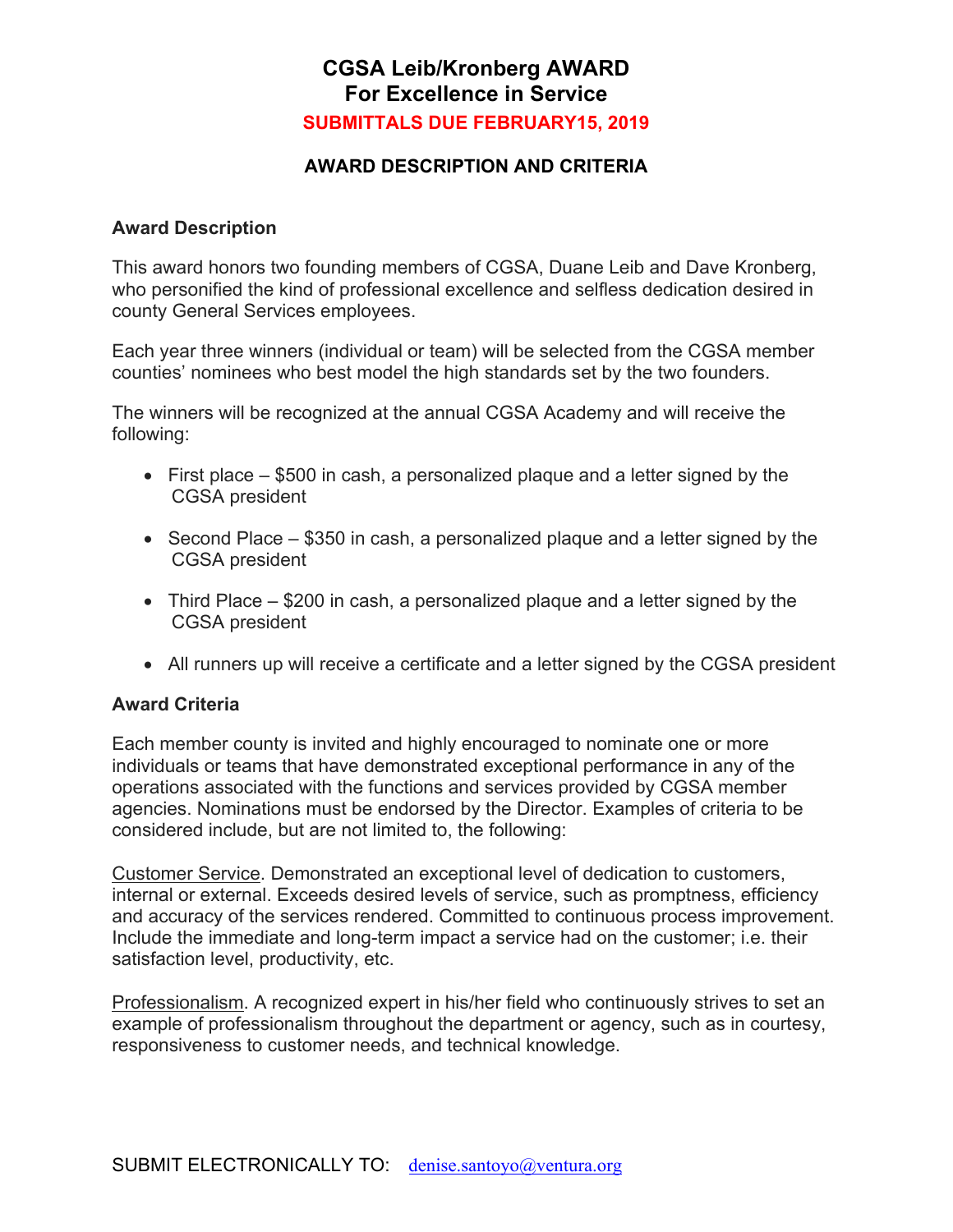## **CGSA Leib/Kronberg AWARD For Excellence in Service**

Communication. Excels at communicating both inside and outside the organization. Follows up to ensure job is done right. Consider the frequency and level of verbal and written communications, such as writing and/or presenting to the Board or County executives, developing department policies, presenting department or countywide policies or training.

Role Model. Embodies those characteristics that are valued in the organization such as dedication to mission, courteousness, optimism, friendliness, leadership by example. Describe events or results that best demonstrate these characteristics in your nominee.

Scope of Impacts. Actions touched a significant segment of the organization.

Savings or Revenue. Resulted in measurable savings (one-time or recurring) or increased revenue. Be as specific as possible in describing tangible, definable savings, cost avoidance, or revenue.

Effectiveness. Resulted in measurable improvements in what is produced. Define improvement in the quality of the product or services provided.

Efficiency. Resulted in measurable increases in process efficiency. Define improvement in the efficiency of a service or product, such as faster processes (and how much faster), takes fewer steps (be specific), eliminates redundancy, etc.

Mentorship & Training. Encouraged peers or subordinates to reach their full potential through coaching, training and development opportunities. Advanced knowledge, professional certification, or increased the culture of innovation and continuous improvement within the organization. Describe the breadth of training or learning and the resultant improvements.

Creativity/Originality. Created something completely new or an innovative adaptation of an existing process, procedure or product. Use specifics in describing the creativity of the innovation and the resultant improvements.

#### **Selection Criteria**

A three-member award committee will review all nominations, score them independently, and then select the winners by averaging the scores. Use specific examples when describing the attributes of your nominees. Without specificity, it is nearly impossible for the judges to determine the value of the nominee's contribution(s).

Please complete the attached nomination form and submit it electronically to Ms. Denise Santoyo (Ventura County) at *denise.santoyo@ventura.org* not later than February 15, 2019. Thank you again for supporting this competition recognizing the best of the best in California's General Services.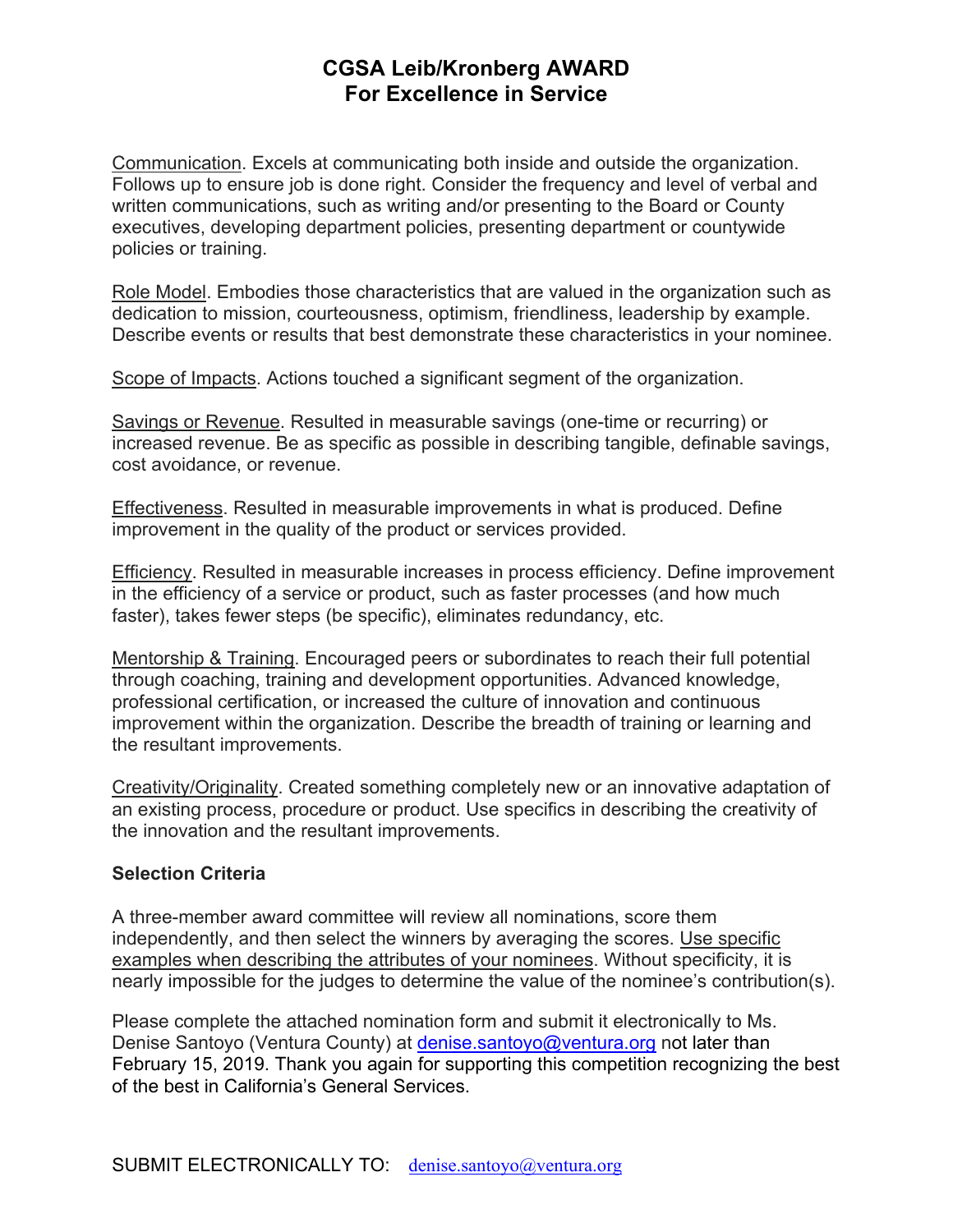# **CGSA Leib/Kronberg AWARD For Excellence in Service**

# **NOMINATION FORM**

**(Deadline February 15, 2019)** 

| <b>Nominee Name/Team</b>                  |  |
|-------------------------------------------|--|
| County                                    |  |
| <b>Department and Position</b>            |  |
| <b>Photo - Insert Photo of Nominee(s)</b> |  |
|                                           |  |
|                                           |  |
|                                           |  |
|                                           |  |
|                                           |  |
|                                           |  |
|                                           |  |
|                                           |  |
|                                           |  |
|                                           |  |

**JUSTIFICATION:** Provide at least a paragraph but not more than 2 pages (12 point font) on an outstanding one-time exemplary act or on-going service to be considered as they relate to each of the criteria that apply to this nominee. Assume reviewer does not know the person being nominated.

| Recommended by: | Director name: |  |
|-----------------|----------------|--|

| Recommended by:   | Director name:    |
|-------------------|-------------------|
| Title/Department: | Title/Department: |
| Phone:            | Phone:            |
| Email:            | Email:            |
|                   | Signature:        |